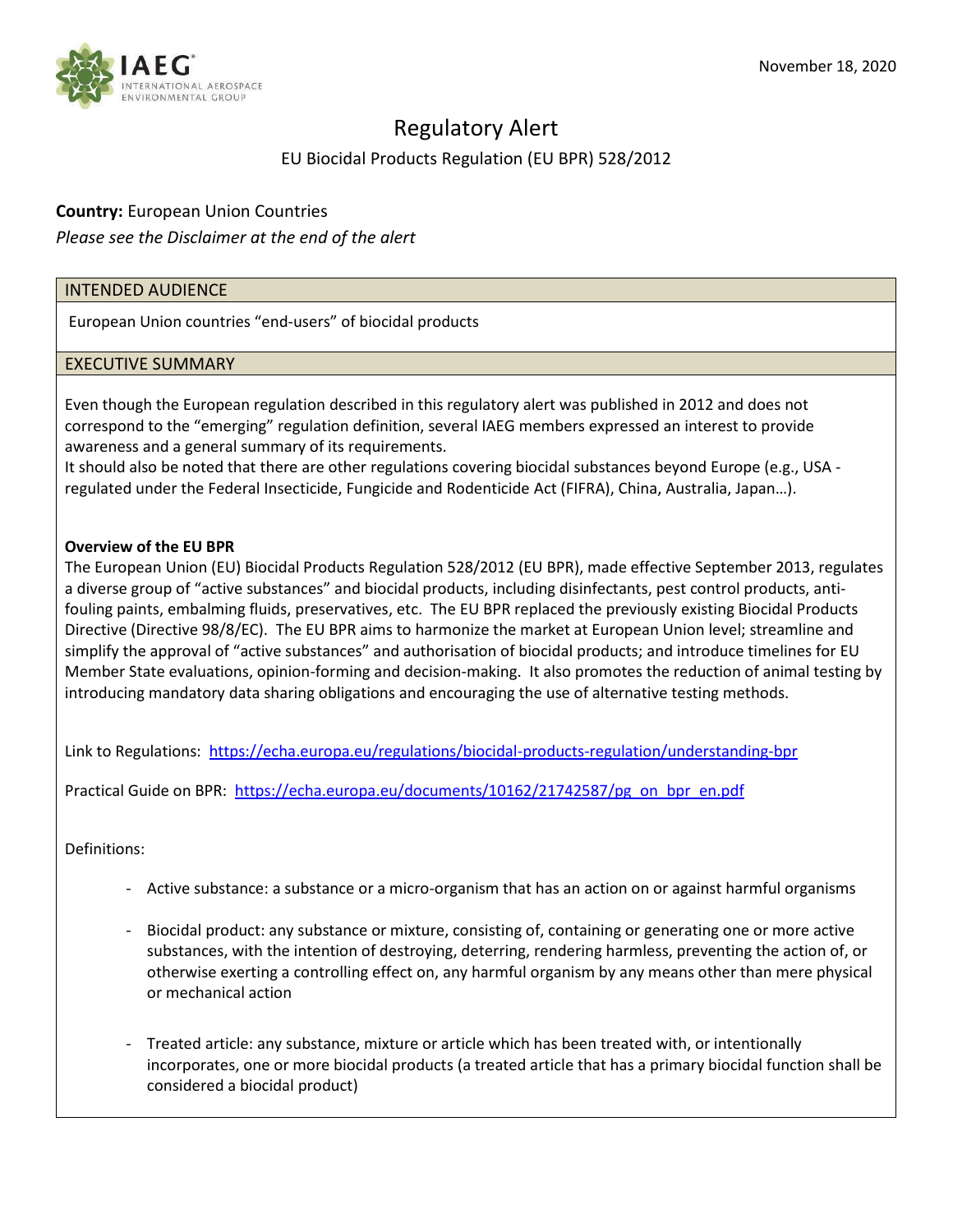

 $\overline{\phantom{a}}$ 

The basic principle in the EU BPR is that a biocidal product must be authorised before it can be made available on the market or used in the European Economic Area (EEA) and Switzerland. This takes place in two consecutive steps:

1. The active substance is evaluated and, provided the criteria are fulfilled, is then approved for a specified producttype. Active substance approvals are granted for a limited time, typically 10 years. Once an active substance is approved, it is placed on the European Union List of approved active substances.

2. The authorisation of each biocidal product consisting of, containing or generating the approved active substance(s), once all active substances in the product have been approved. There are multiple routes for product authorisation, including Union Authorisation and National Authorisation. The most relevant route for a company is dependent upon a number of factors including intended market coverage and resources. Note that, treated articles, unlike biocidal products, do not require product authorisation, however, they must abide by Article 58 of the BPR.

It is possible in some circumstances to market biocidal products containing active substances that have not yet been approved. This is the case for so-called 'existing active substances' which are in the EU Review Programme. Any biocidal product which contains an active substance in the Review Programme may be marketed in Member States (subject to national laws) under the transitional provisions laid down in Article 89 of the BPR pending the final decision on the approval of the active substance. Annex II part 1 of the Review Programme Regulation lists those active substances which are under evaluation. The initial notification, application, and review stages for a petitioned "active substance" to become accepted and included on the Union List.<sup>1</sup><sup>669</sup>The regulatory status of a given active substance as 'new' or 'existing' can also be found on ECHA's website. Products containing new active substances that are still under evaluation may also be allowed on the market where a provisional authorisation is granted, however this is at the discretion of the individual Member States.

In addition to product authorisation, companies making biocidal products available on the European market must ensure that either their active substance/product suppliers or they themselves are included on the Article 95 list of approved active substances and suppliers. Article 95 aims to ensure the equal treatment of persons placing active substances on the EU market. From September 1<sup>st</sup> 2015, a biocidal product cannot be made available on the EU market unless either the active substance supplier or the product supplier is included on the Article 95 list for the product type to which the product belongs.

Link to the ECHA "information on biocides" website: [https://echa.europa.eu/information-on-chemicals/biocidal-active-substances](https://echa.europa.eu/information-on-chemicals/biocidal-active-substances?p_auth=F5Y44rZL&p_p_id=echarevbiocides_WAR_echarevbiocidesportlet&p_p_lifecycle=1&p_p_state=normal&p_p_mode=view&p_p_col_id=column1&p_p_col_pos=1&p_p_col_count=2&_echarevbiocides_WAR_echarevbiocidesportlet_viewTab=Search&_echarevbiocides_WAR_echarevbiocidesportlet_javax.portlet.action=tabsAction&_echarevbiocides_WAR_echarevbiocidesportlet_tabs1=Summary)

Link to ECHA's BPC's Published Opinions: [https://echa.europa.eu/regulations/biocidal-products-regulation/approval-of-active-substances/bpc-opinions-on](https://echa.europa.eu/regulations/biocidal-products-regulation/approval-of-active-substances/bpc-opinions-on-active-substance-approval)[active-substance-approval](https://echa.europa.eu/regulations/biocidal-products-regulation/approval-of-active-substances/bpc-opinions-on-active-substance-approval)

Link to Article 95 - Approved List of active substance and suppliers: [https://www.echa.europa.eu/documents/10162/27434452/art\\_95\\_list\\_en.pdf/c752c5ae-358c-e84b-652a](https://www.echa.europa.eu/documents/10162/27434452/art_95_list_en.pdf/c752c5ae-358c-e84b-652a-fb98106dfe8e)[fb98106dfe8e](https://www.echa.europa.eu/documents/10162/27434452/art_95_list_en.pdf/c752c5ae-358c-e84b-652a-fb98106dfe8e)

<sup>&</sup>lt;sup>1</sup> It should be noted that the Union List approved list is not a "lifetime" designation, but rather the approval of an "active substance" is granted for a defined number of years, not exceeding ten years, after which time the approval process must repeated.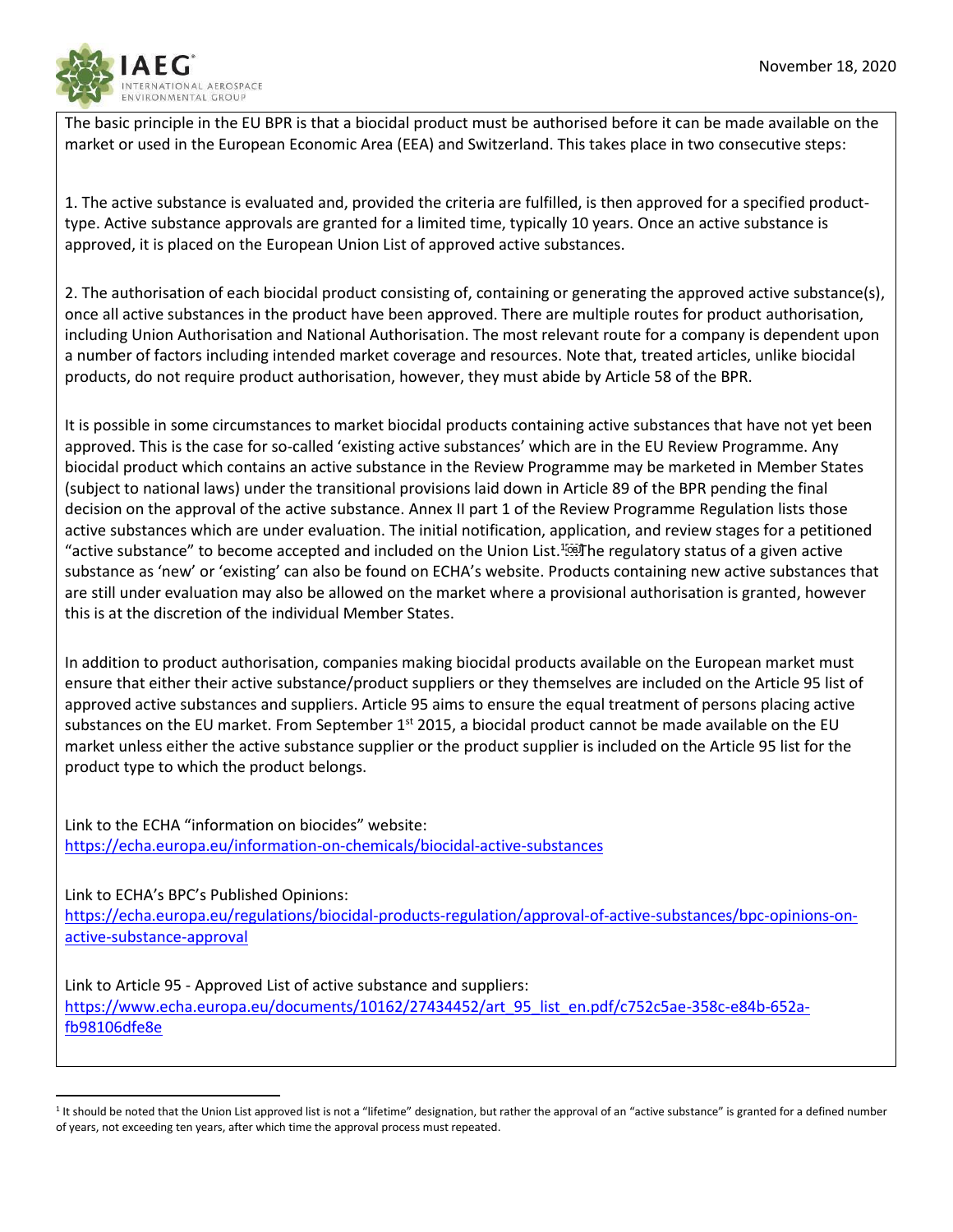

ECHA's What you need to know about treated articles: [https://echa.europa.eu/documents/10162/26065889/treated\\_articles\\_inbrief\\_en.pdf/](https://echa.europa.eu/documents/10162/26065889/treated_articles_inbrief_en.pdf/)

### **APPLICABILITY**

### **End User Obligations**

"End users" of biocidal products have certain obligations. They must ensure that the biocidal products that they use (including "treated articles") contain active substances that are either approved or are under evaluation in the Review Programme for the relevant product type<sup>2</sup>. Information on the active substance(s) contained within a product can often be found on that product's safety data sheet (SDS) or can be identified by contacting the manufacturer. End users should also review the Article 95 list, ensuring that either the active substance supplier or the product supplier is included on the list for the relevant product type.

#### Product type **Biocidal product examples** Treated article examples PT6 – Preservatives for products during storage Preservatives/biocides for fuels, lubricants, aqueous formulations Fuel, lubricants, aqueous based paints, varnishes, adhesives  $PT7$  – Film preservatives  $|$  Paints, sealants, adhesives designed to prevent algal or microbial surface growth (mildew, mold, algae, bacteria Items coated with paints, sealants, adhesives, coating designed to prevent algal or microbial growth PT9 – Fiber, leather, rubber and polymerized materials preservatives Preservatives/biocides for textiles, leather, rubber and polymers (plastics) Upholstery, carpet, plastics, interiors PT11 – Preservatives for liquid cooling & processing systems Biocides and fungicides for liquid processing/coolant system including cleaning Biocide-treated liquids in coolant/liquid systems PT13 – Working or cutting fluid Biocides and fungicides for cutting Metal working fluids, cutting fluids,

fluids, metal working fluids

cutting oils

Vessels & equipment coated with or containing antifouling product

### **Examples of items that falls into scope of biocidal products relevant for A&D industry**

 $PT21 -$  Antifouling products  $\vert$  Marine antifouling coatings and

paints

### **Defense exemptions:**

preservatives

Member states may allow for exemptions in specific cases for certain Biocidal Products on their own or in treated articles in the interests of defense (art. 2.8 BPR). No universal exclusion of the BPR duties for defense products - Industry should apply for an exemption on a case-by-case basis

### RELEVANT DATES

 $\overline{\phantom{a}}$ 

As indicated above, the "active substance" and biocidal product evaluation process has many different stages and, on a rolling basis, numerous substances or products are being reviewed and approved/rejected at any given time. If the European Commission makes a decision of non-approval (i.e., rejection) for an eligible active substance, Article 89(2)(b) of the BPR indicates that a Member State may continue to apply its current system or practice of making

<sup>&</sup>lt;sup>2</sup> Certain Member States may have their own publicly-available approval lists/registers, which need to be checked as well if the products are being used in those countries, including Austria, Belgium, Czechia, France, Germany, Ireland, Netherlands, and Switzerland).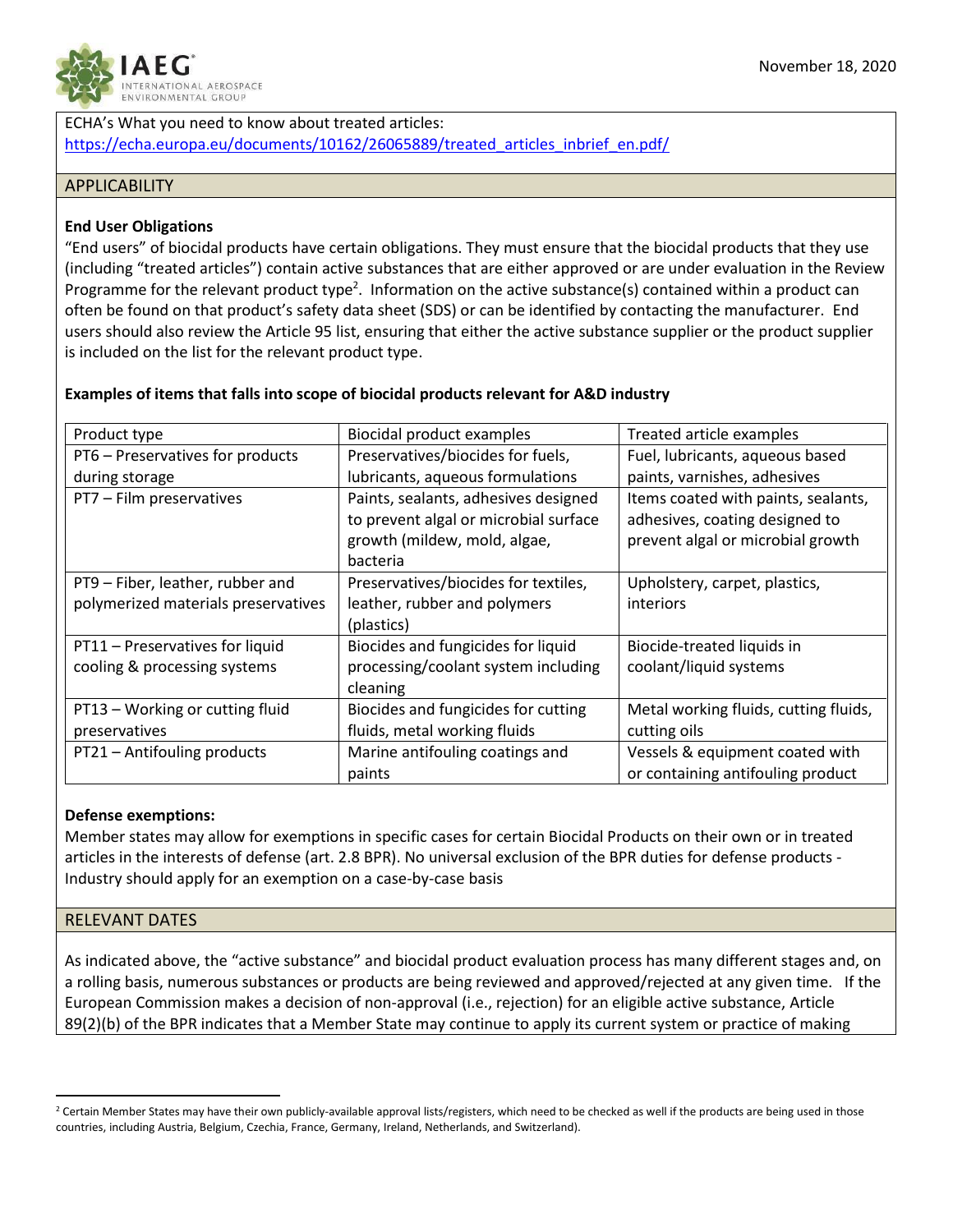

biocidal products available on the market for up to 12 months after the date of the decision, and may continue to apply its current system of practice of using biocidal products for up to 18 months after that decision.

Link to Published Accepted Notifications and Associated Formal Application Submission Deadlines: [https://www.echa.europa.eu/documents/10162/27434452/list\\_of\\_notifications\\_en.pdf/0ad3b68a-1e01-304e-722d](https://www.echa.europa.eu/documents/10162/27434452/list_of_notifications_en.pdf/0ad3b68a-1e01-304e-722d-f4a8457842c3)[f4a8457842c3](https://www.echa.europa.eu/documents/10162/27434452/list_of_notifications_en.pdf/0ad3b68a-1e01-304e-722d-f4a8457842c3)

For example, the Part II of the table provided in the above link identifies substances that are no longer supported under the review programme, resulting in a "non-approval" decision by ECHA. These "active substances"/"product type" combinations, if currently being used, must be phased out by end-users within 18 months of the decision at the discretion of individual Member States.

### REGULATORY OBLIGATIONS

As a matter of good practice, the "end user" should maintain adequate records to document their internal biocidal product review process. For example, SDS records identifying a product's "active substance" with a cross reference to the approval/authorisation listing (including the applicable product type). In some countries, professional products need to have a certificate to be used (DE, UK, FR …). No formal reporting is required for "end users"; however, documentation should be made available in the event of a regulatory audit.

### RISKS TO AEROSPACE AND DEFENSE

Business Risk: Potential chemical obsolescence issues; an unregistered product discovered by regulators will immediately be withdrawn from the market leaving the "end user" without a validated product, causing potential business disruptions.

Moderate to low regulatory enforcement likelihood for end user. USEFUL LINKS

Link to Regulations: <https://echa.europa.eu/regulations/biocidal-products-regulation/understanding-bpr>

Practical Guide on BPR:

[https://echa.europa.eu/documents/10162/21742587/pg\\_on\\_bpr\\_en.pdf](https://echa.europa.eu/documents/10162/21742587/pg_on_bpr_en.pdf)

Link to the ECHA "information on biocides" website: [https://echa.europa.eu/information-on-chemicals/biocidal-active-substances](https://echa.europa.eu/information-on-chemicals/biocidal-active-substances?p_auth=F5Y44rZL&p_p_id=echarevbiocides_WAR_echarevbiocidesportlet&p_p_lifecycle=1&p_p_state=normal&p_p_mode=view&p_p_col_id=column%20HYPERLINK)

Link to ECHA's BPC's Published Opinions:

[https://echa.europa.eu/regulations/biocidal-products-regulation/approval-of-active-substances/bpc-opinions-on](https://echa.europa.eu/regulations/biocidal-products-regulation/approval-of-active-substances/bpc-opinions-on-active-substance-approval)[active-substance-approval](https://echa.europa.eu/regulations/biocidal-products-regulation/approval-of-active-substances/bpc-opinions-on-active-substance-approval)

Link to Article 95 Approved List:

[https://www.echa.europa.eu/documents/10162/27434452/art\\_95\\_list\\_en.pdf/c752c5ae-358c-e84b-652a](https://www.echa.europa.eu/documents/10162/27434452/art_95_list_en.pdf/c752c5ae-358c-e84b-652a-fb98106dfe8e)[fb98106dfe8e](https://www.echa.europa.eu/documents/10162/27434452/art_95_list_en.pdf/c752c5ae-358c-e84b-652a-fb98106dfe8e)